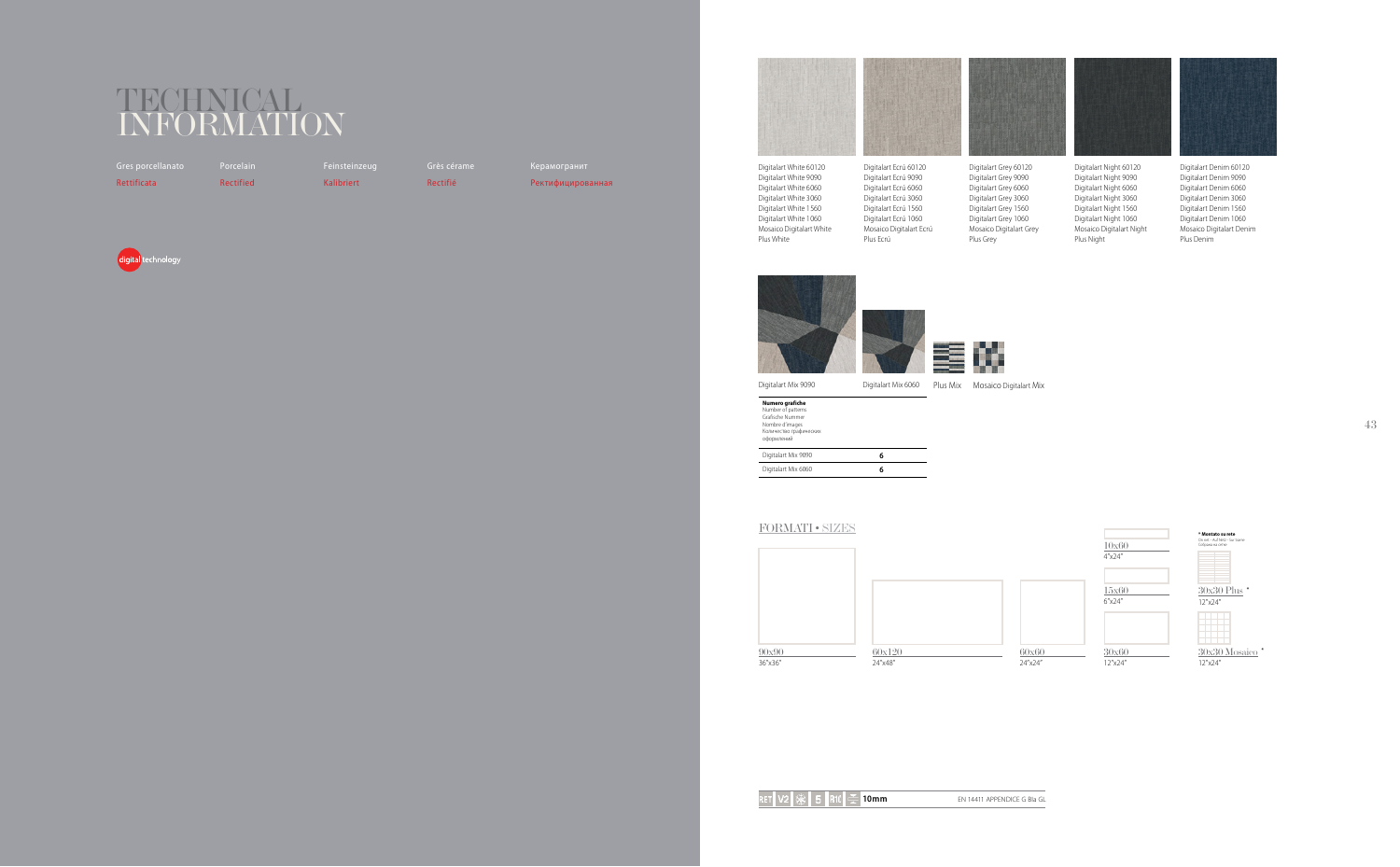

| <b>Schema posa</b> / Laying pattern |                            |  |  |
|-------------------------------------|----------------------------|--|--|
|                                     | <b>Formato</b> - Size      |  |  |
|                                     | 60 x 60 - $24" \times 24"$ |  |  |
| Dig. White 6060                     |                            |  |  |
| Dig. Ecrù 3060                      | 30 x 60 - $12" \times 24"$ |  |  |
| Dig. Grey 1060                      | 10 x 60 - $4" \times 74"$  |  |  |
|                                     |                            |  |  |